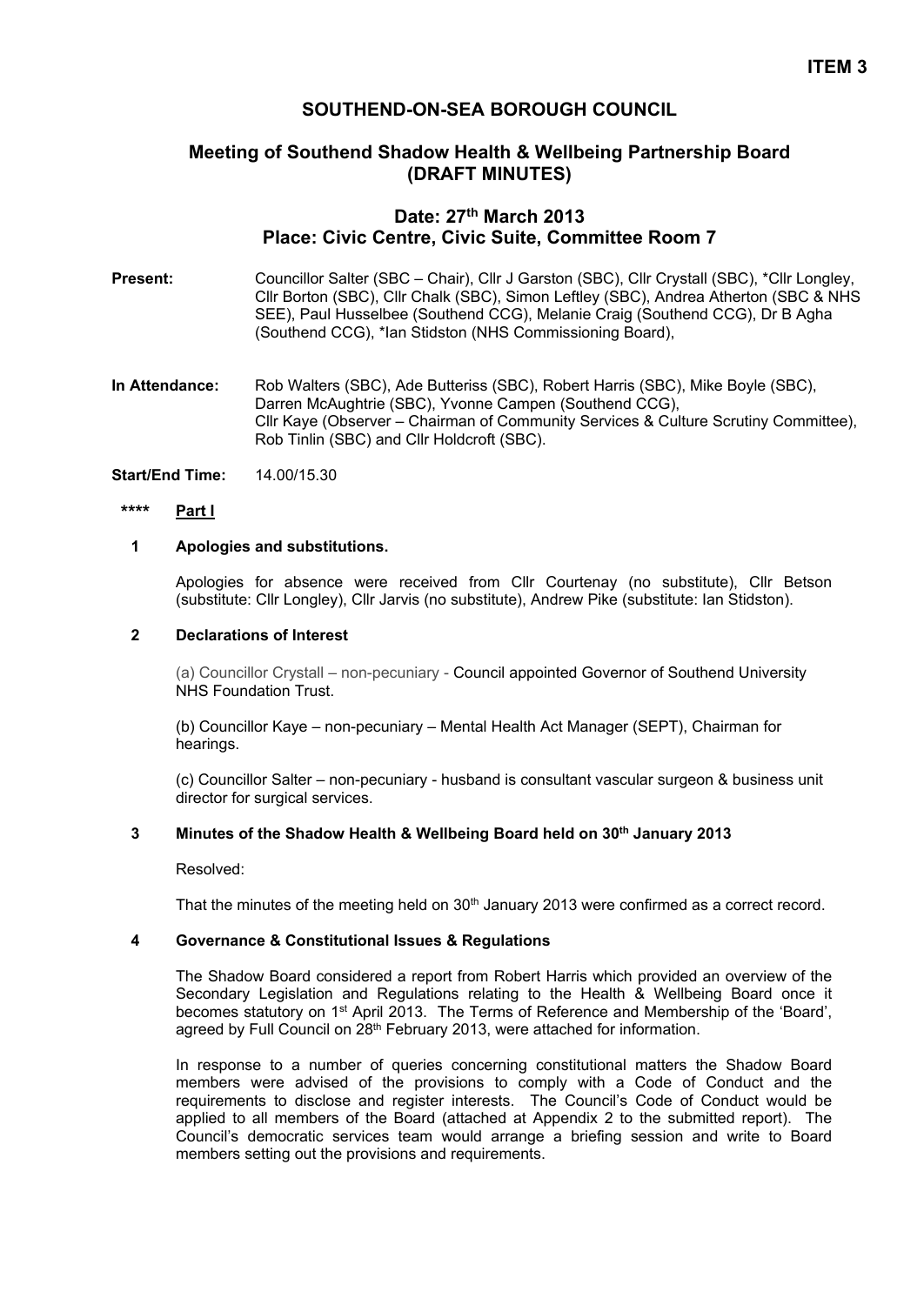#### Resolved:

- 1. That the Terms of Reference and Membership, effective from 1 st April 2013, be noted.
- 2. That it be noted that the links and relationships with the Council's Scrutiny arrangements are being explored and the options / proposals would be submitted to a future meeting of the Board for its consideration.
- 3. That a briefing covering the Council's Code of Conduct and Conflicts of Interest be provided for all Board members prior to its first meeting in June 2013.
- 4. That the Board reviews its arrangements and relationships in 12 months, after the first year of operation.

#### **5 Public Health Transition Update**

The Shadow Board received a verbal update from Andrea Atherton on the progress of the Public Health transition to the local authority and advised that all public health functions would transfer to the local authority and be in place by 1<sup>st</sup> April 2013. Resolved:

That the progress on public health transfer to the local authority be noted.

#### **6 CCG Authorisation Update and CCG Integrated Plan**

Paul Husselbee informed the Shadow Board that the Southend CCG had received 'authorisation' with a number of conditions which would be implemented over the next several months.

The Shadow Board also received a report from Yvonne Campen which set out the CCG Integrated Plan and key commissioning priorities.

Paul Husselbee drew attention to several of the aims/objectives of the CCG integrated plan and expanded on a number of the key commissioning priorities.

#### Resolved:

That the outline integrated plan for Southend CCG, the sense of direction and the key commissioning priorities be endorsed.

### **7 Children & Young People's Plan**

The Shadow Board considered a report from Darren McAughtrie which presented the Children and Young People's Plan (CYPP) for 2013/14.

The Shadow Board noted that an update/progress check against the CYPP 2013/14 would be submitted to the Board in approximately 6 months for its consideration.

Resolved:

- 1. That the CYPP 2013/14 be noted.
- 2. That the reporting schedule of the Success for All Children's Group to the Health & Wellbeing Board be endorsed.

## **8 Joint Health & Wellbeing Strategy Action Plan**

The Shadow Board received the Joint Health & Wellbeing Strategy (JHWS) Action Plan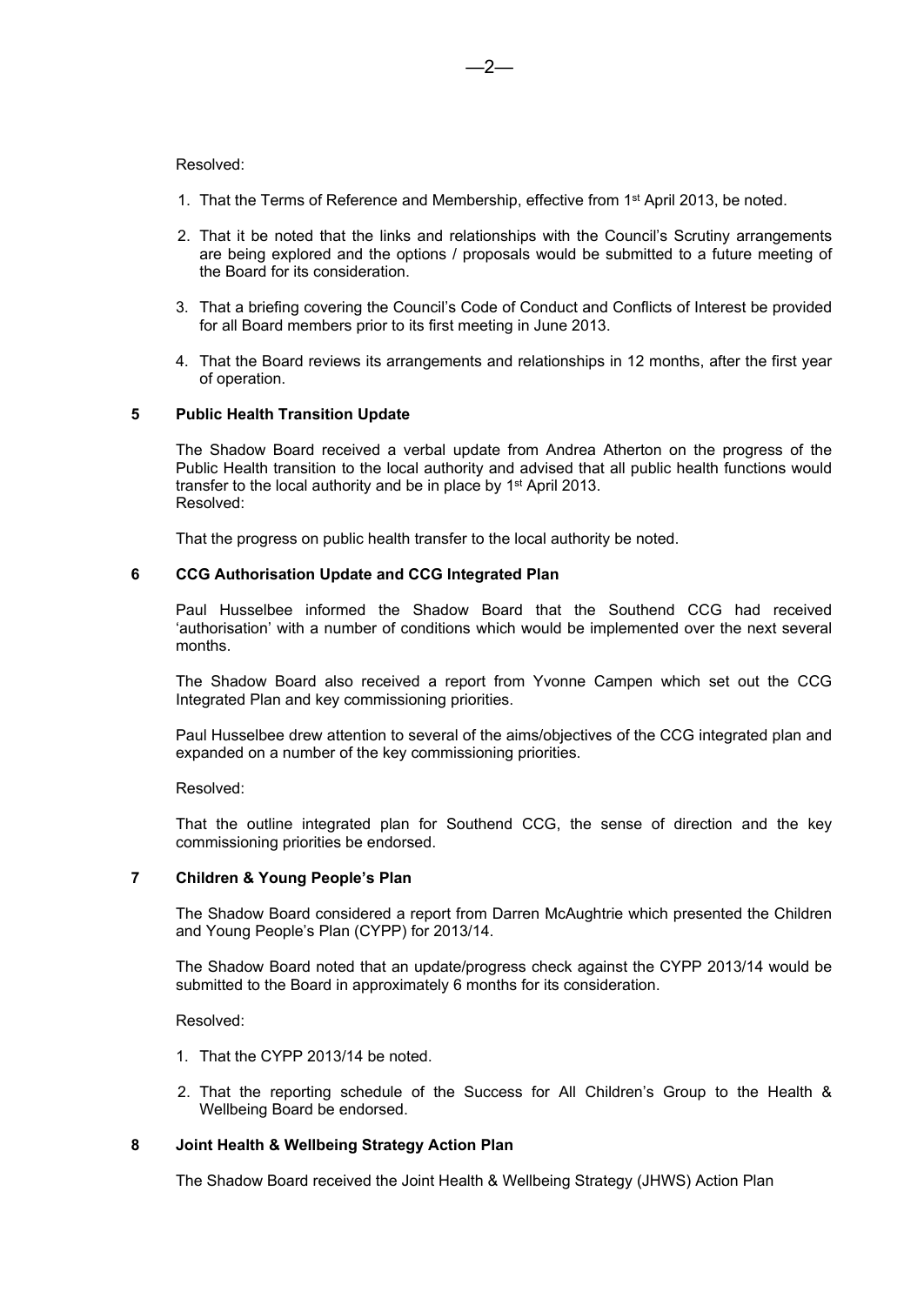2013/14 which sets out the key actions and measures to deliver the 8 ambitions of the JHWS.

Ade Butteriss reported that further discussions would be taking place with respective partners to do a 'sense-check' to verify that the actions make sense. The Shadow Board was also informed that the Council's Performance Management Process System (covalent) would be used to monitor progress against the actions. Progress and monitoring reports would be submitted to the Board on a quarterly basis by 'exception' only.

## Resolved:

That the JHWS Action Plan 2013/14, subject to minor amendments, be endorsed.

## **9 Section 256's for Reablement & Adult Social Care Funding**

The Shadow Board considered a report Yvonne Campen which outlined the progress made against 2012-13 investment plans for reablement and NHS Adult Social Care funding and also outlined proposals for investment during 2013/14 against this funding stream. The report in addition outlined proposals for the investment of additional funding received to meet the increased pressures on the health and social care system during the winter period.

#### Resolved:

- 1. That the progress made against 2012-13 investment plans for the Reablement and NHS for Adult Social Care funding be noted.
- 2. That the plans for the additional winter pressure funding received for year ending March 2013 be approved.
- 3. That the joint investment plans for 2013-14 Reablement via CCG allocations be approved.
- 4. That the NHS for Adult Social Care Funding in 2013-14 via National Commissioning Board allocations be approved.

#### **10 Multi-agency Transition Policy for Children with Disabilities and long term conditions**

The Shadow Board considered a report from Mike Boyle which provided an update on the outcome of the review of transition planning, undertaken by the Transition Planning Group, and sought approval to a multi-agency approach for further improving practice in this area.

Resolved:

- 1. That the work undertaken by the Transition Planning Group be noted.
- 2. That the multi-agency transition protocol for young people with disabilities, learning difficulties and long term conditions be adopted.

## **11 Forward Plan**

The Shadow Board received the forward plan which contained the key activities and work programme for the Board from 1<sup>st</sup> April 2013 to April 2014. This was a rolling plan which would be amended or added to as and when appropriate.

The Shadow Board suggested that the Direct Primary Care Strategy should be added to the forward plan to come to the Board in June 2013.

#### Resolved:

That the forward plan be noted, with the addition of the Primary Care Strategy.